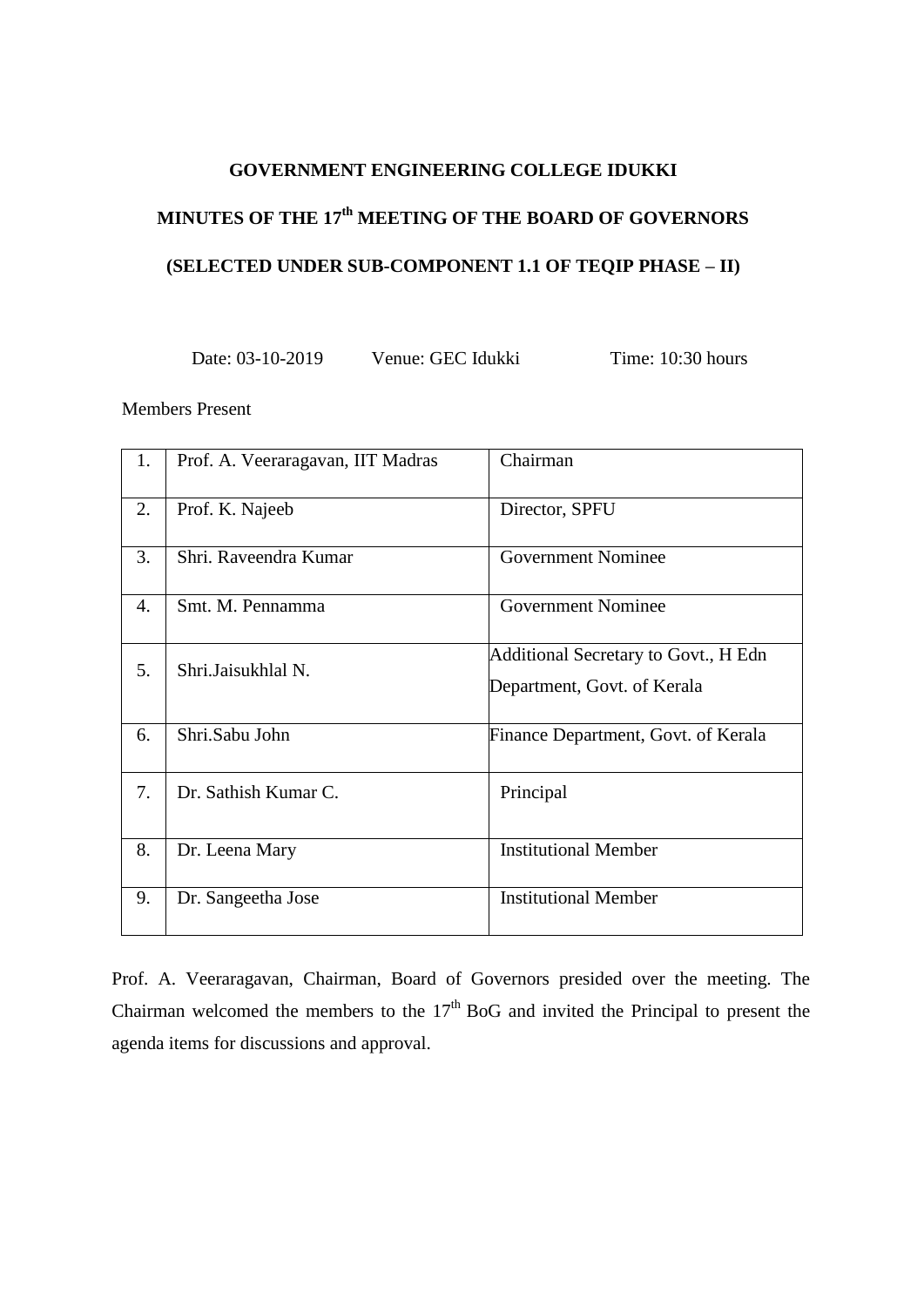#### **Minutes**

#### Part A

#### *Procedural*

# **Item No.A1: Confirmation of minutes of 16th Meeting of BoG held on 28-10-2017**.

Minutes of the  $16<sup>th</sup>$  BoG meeting held on 28-10-2017 were read and confirmed.

**Item No.A2: Report on the action taken/action pending on the pertinent decisions in the Minutes of the 16th Meeting of the Board of Governors held on 28-10-2017 at GEC Idukki.**

Prof. A. Veeraragavan, Chairman, Board of Governors enquired about current status of the following

- Collaborative research jointly by GEC Idukki and institutions like IISC, IIT Guwahati, IIT Palakkad, IIT Banglore, Mathworks India PvtLtd.
	- Four graduates of the M.Tech course in Computer Science and Engineering of GECI are presently pursuing Ph.D Degree at IIIT Bangalore under the Guidance of the investigators of the a funded project.
	- Another graduate of MTech from Computer Science and Engineering Prathibha Prakash is working as a research associate with Prof. Deepak D'Souza at IISc Bangalore. Also, seven other PG students got opportunity to do internship at IISc.
	- \* Two MTech IT Network Engineering students from 2016-18 Batch and four MTech IT students from 2017-19 Batch undertaken internship at IIT Guwahati. Two students among them got admission to Ph D programme at NIT Calicut.
- Obtained Newton Bhabha fund from the Royal Academy of Engineering London for a collaborative research project.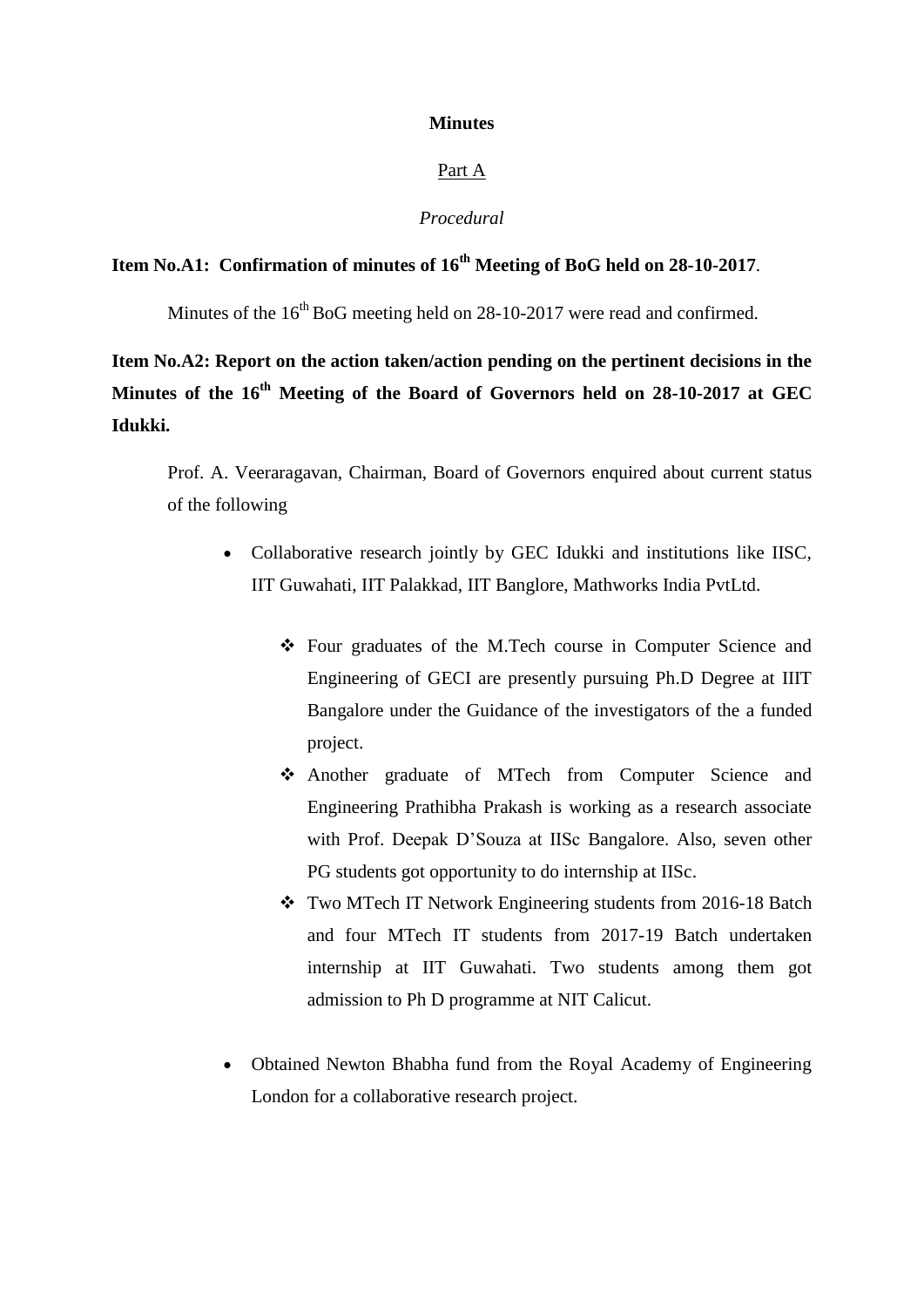BoG instructed to submit a report regarding Newton Bhabha fund from the Royal Academy of Engineering London for a collaborative research project.

#### **Report on International Research Collaboration**

#### **Project funded by Royal Academy of Engineering, London**

The Department of Computer Science & Engineering has got an award of grant for a collaborative research, from Royal Academy of Engineering, London. University of York, UK; Indian Institute of Science, Bangalore, Indian Institute of Information Technology, Bangalore and MathWorks India Private Ltd. are partnering Institutions in this project.

The total project cost is Rs. 44 lakhs including the matching fund raised by the partnering Institutions. The duration of the project is 2 years from  $1<sup>st</sup>$  March 2016.

#### *List of Participating Collaborators*

- 1. Dr. Meenakshi D'Souza, Associate Professor, Department of Computer Science, International Institute of Information Technology, Bangalore.
- 2. Dr. Jim Woodcock FREngg, Professor and Head, Department of Computer Science, University of York, U.K.
- 3. Dr. Deepak D'Souza, Department of Computer Science, Indian Institute of Science, Bangalore.
- **4. Dr. Sumesh Divakaran, Professor and Head, Department of Computer Science, Government Engineering College, Idukki**
- 5. Dr. Prahladavaradan Sampath, Senior Team Lead, Mathworks India Private Limited.
- 6. Dr. Jeremy Jacob, Department of Computer Science, University of York, U.K.
- 7. Dr. Ana Cavalcanti, Department of Computer Science, University of York, U.K.
- 8. Dr. Sujith Kumar, Department of Computer Science, International Institute of Information Technology, Bangalore.

#### *About the research proposal*

The proposed research is in the area of formal methods for embedded software. Simulink® and Stateflow® (by Mathworks) are industrystandard languages for modelling design of embedded software. Their semantics is available in open domain and they constitute an interesting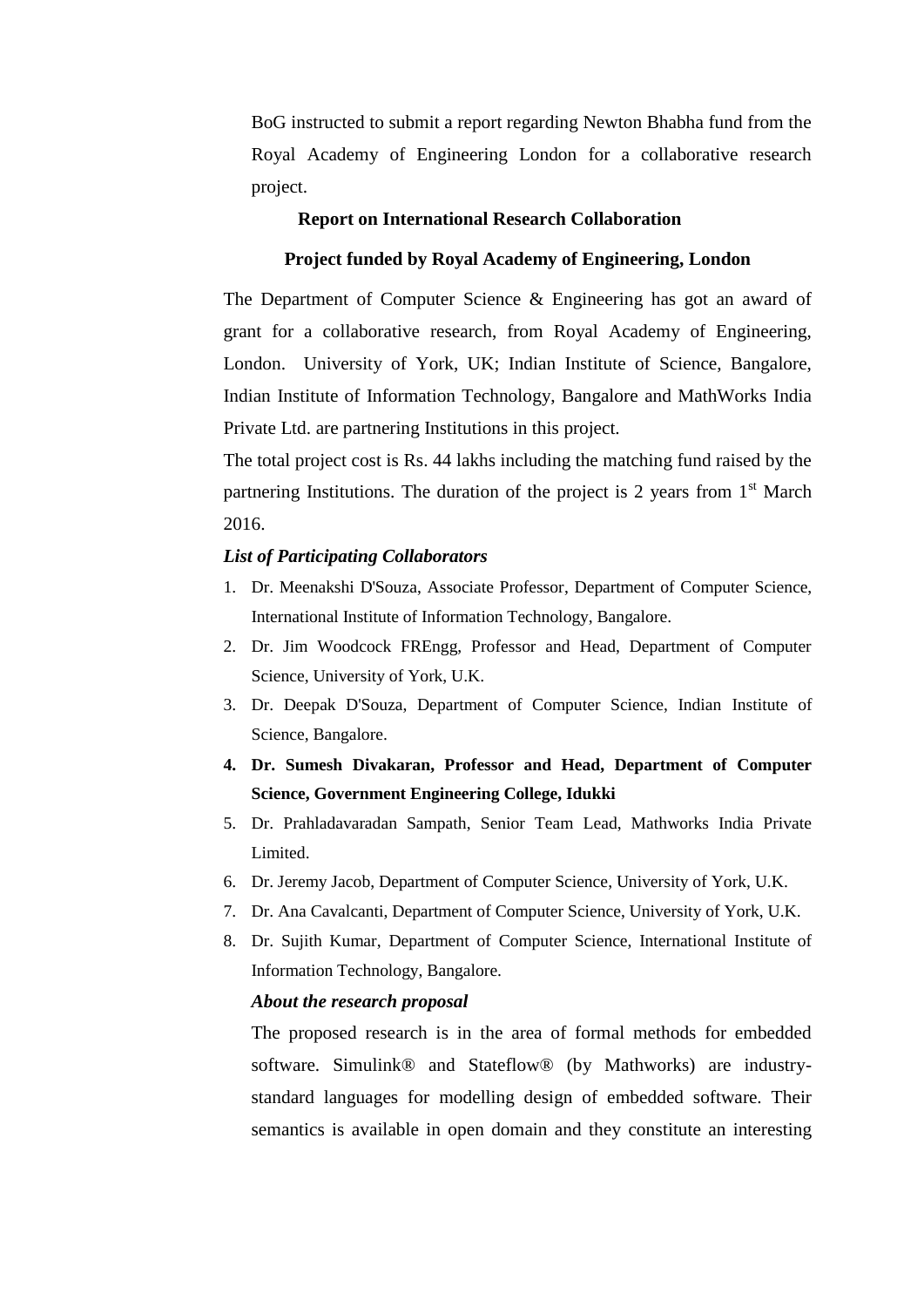class of design models for embedded software, amenable to smooth transition from continuous/discrete time design to discrete implementation. As an area, a formal method has gained increased industry importance, especially for embedded software and hardware, where safety is of primary concern. Formal methods, when applied to design models, identify errors in early stages of development life-cycle and also guarantee full coverage.

The idea was to work on refinement-based verification and symbolic testing and verification of Stateflow and Simulink models. These formal methods techniques will guarantee correctness of design models arrived through iterative design process and hence, correctness of the code of embedded software too.

Working on problems in formal methods exposed our students to focus their research on mathematically challenging problems that have industry relevance. Methodologies for verification and validation of industrial embedded software models can be immediately proto-typed and illustrated with real-life examples from Mathworks.

# *Project Workshop @ GEC Idukki from 19th May 2016 to 21st May 2016*

The first workshop of the project was conducted at GEC Idukki from 19<sup>th</sup> May 2016 to  $21<sup>st</sup>$  May 2016. Investigators from University of York, Indian Institute of Science, IIIT Bangalore and Mathworks India participated in the workshop.

The workshop mainly focused on related works in the literature. Papers were presented and discussed in the workshop.

# *Project Workshop @ University of York conducted in October 2016*

The second workshop was conducted at University of York in October 2016. The agenda of this workshop was to decide the roadmap for future works in the project. Dr. Sumesh Divakaran, Professor of Computer Science and Engineering presented the progress made by the team at GECI.

The project ended after the initially defined period of 2 years. The time allowed was not enough to propose a complete solution for the selected problem. However, the students who joined with the investigators are proceeding with related works towards getting their PhD Degree.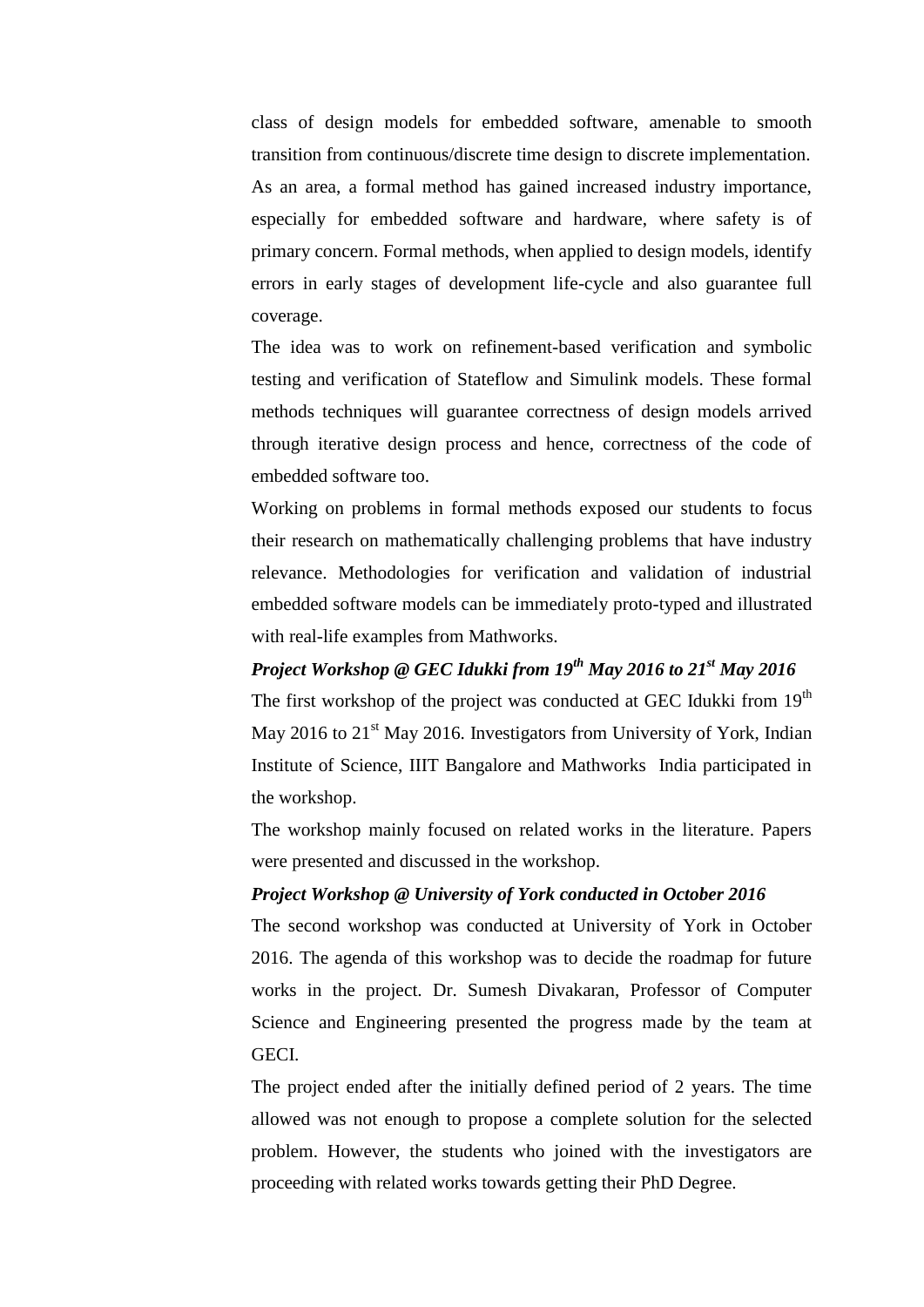• SPFU Director suggested to circulate the important information among all BoG Members by creating a group email for the same. The meeting of the BoG approved the proposal and entrusted the TEQIP coordinator to comply.

#### **Part B**

#### **Items for Discussion, Consideration and Approvals**

#### **Item No. B1: Approval of the status of various heads under TEQIP Four Fund**.

. BoG discussed the status of various heads under TEQIP Four Fund as per the details given in Annexure B1.

Chairman and other members suggested that an action plan shall be prepared to effectively spend the remaining fund.

# **Item No. B2: Approval of the expenditure incurred under various heads under TEQIP Four Fund.**

The BoG analyzed the detail which is given as Annexure B2.

The BoG commented about the underutilization of fund and suggested to spend money effectively.

#### **Item No. B3: Ratification of expenditure incurred since the last BoG Meeting**

The BoG discussed about the expenditure incurred since the last BoG Meeting as given in Annexure B3.

BoG suggested posting the information to all BoG members through email.

#### **Part C**

#### *Reports*

#### **Item No. C1: Status of Faculty Position**

Principal presented the current faculty position.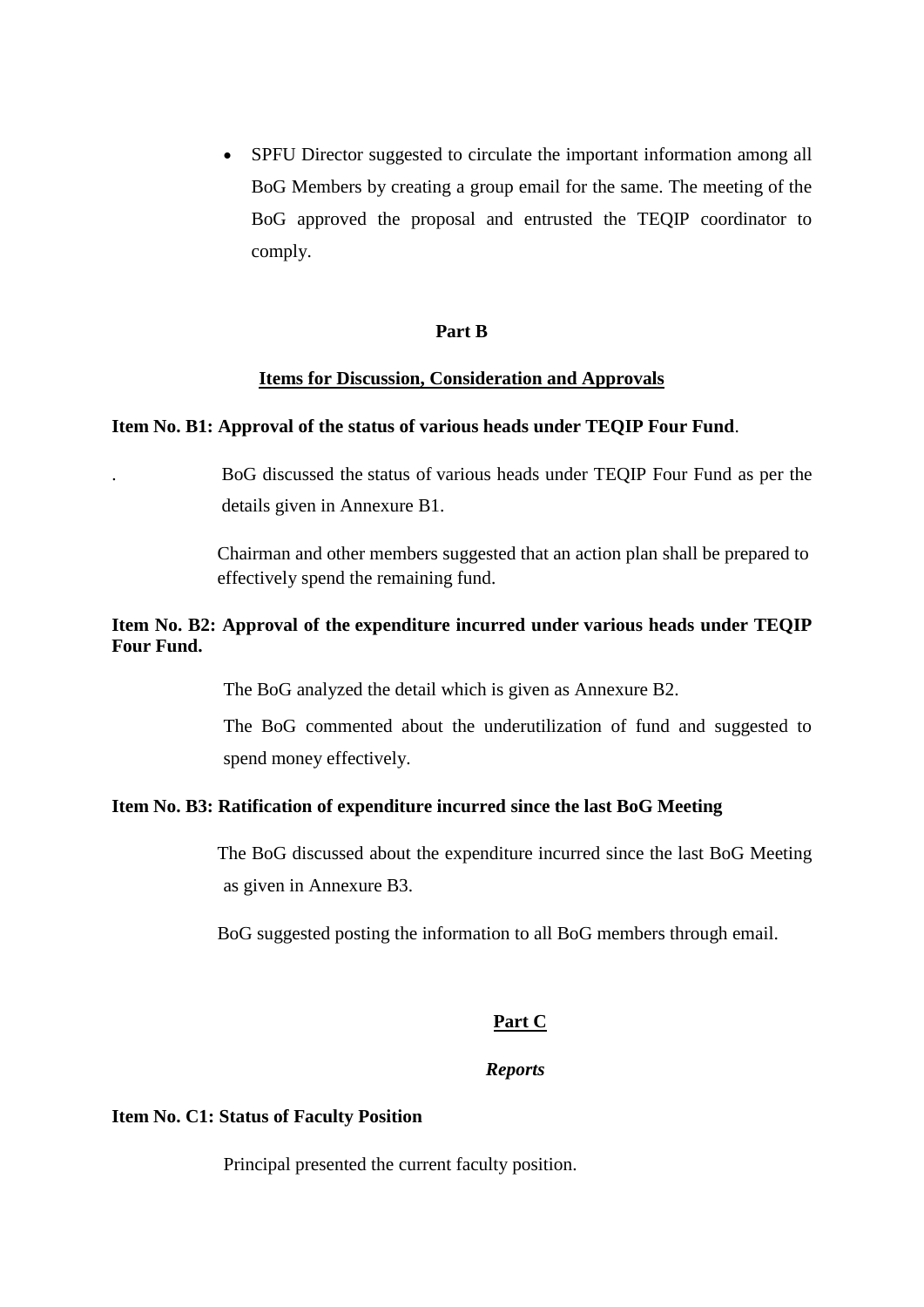BoG chairman inquired that whether there is enough faculty strength to go for accreditation. Other BoG members discussed about the importance of getting accreditation to the programmes. BoG chairman and other members suggested to get some of the courses accredited.

## **Item No. C2: Result Analysis**

The Principal presented the result analysis for B. Tech. Second, Fourth, Sixth and Eighth semester students as given in Annexure C2.

| <b>Department</b> | <b>Course</b> | <b>Total</b><br>Number of<br><b>Students</b> | Number of<br><b>Students</b><br><b>Passed</b> | <b>Pass</b><br><b>Percentage</b> |
|-------------------|---------------|----------------------------------------------|-----------------------------------------------|----------------------------------|
| <b>CSE</b>        | <b>B</b> Tech | 53                                           | 40                                            | 75.47                            |
|                   | M Tech        | 18                                           | 18                                            | 100                              |
| <b>ECE</b>        | <b>B</b> Tech | 52                                           | 31                                            | 59.62                            |
|                   | M Tech        | 18                                           | 18                                            | 100                              |
| <b>EEE</b>        | <b>B</b> Tech | 62                                           | 29                                            | 46.77                            |
|                   | M Tech        | 18                                           | 18                                            | 100                              |
| IT                | <b>B</b> Tech | 42                                           | 27                                            | 64.28                            |
|                   | M Tech        | 17                                           | 17                                            | 100                              |
| МE                | <b>B</b> Tech | 62                                           | 25                                            | 40.32                            |

BoG chairman instructed to consolidate the overall pass percentage of each branch in 2019.

Principal discussed the various measures to improve the pass percentage.

BoG suggested that all students must be encouraged and recommended to take MOOC courses.

#### **Item No. C3: Status of placement**

The Principal presented the status of placement for the academic year 2018-19 and current academic year 2019-20 and explained the placement activities.

Mr. Raveendra Kumar discussed about requirement of the skill set to be built up for placements like programming skills and soft skills. He also suggested that first year orientation programme should introduce learning opportunities like MOOC, SWAYAM etc.

Mr. Raveendra Kumar also informed that volunteers are available as part of CSR (Corporate Social Responsibility) activity to impart programming skills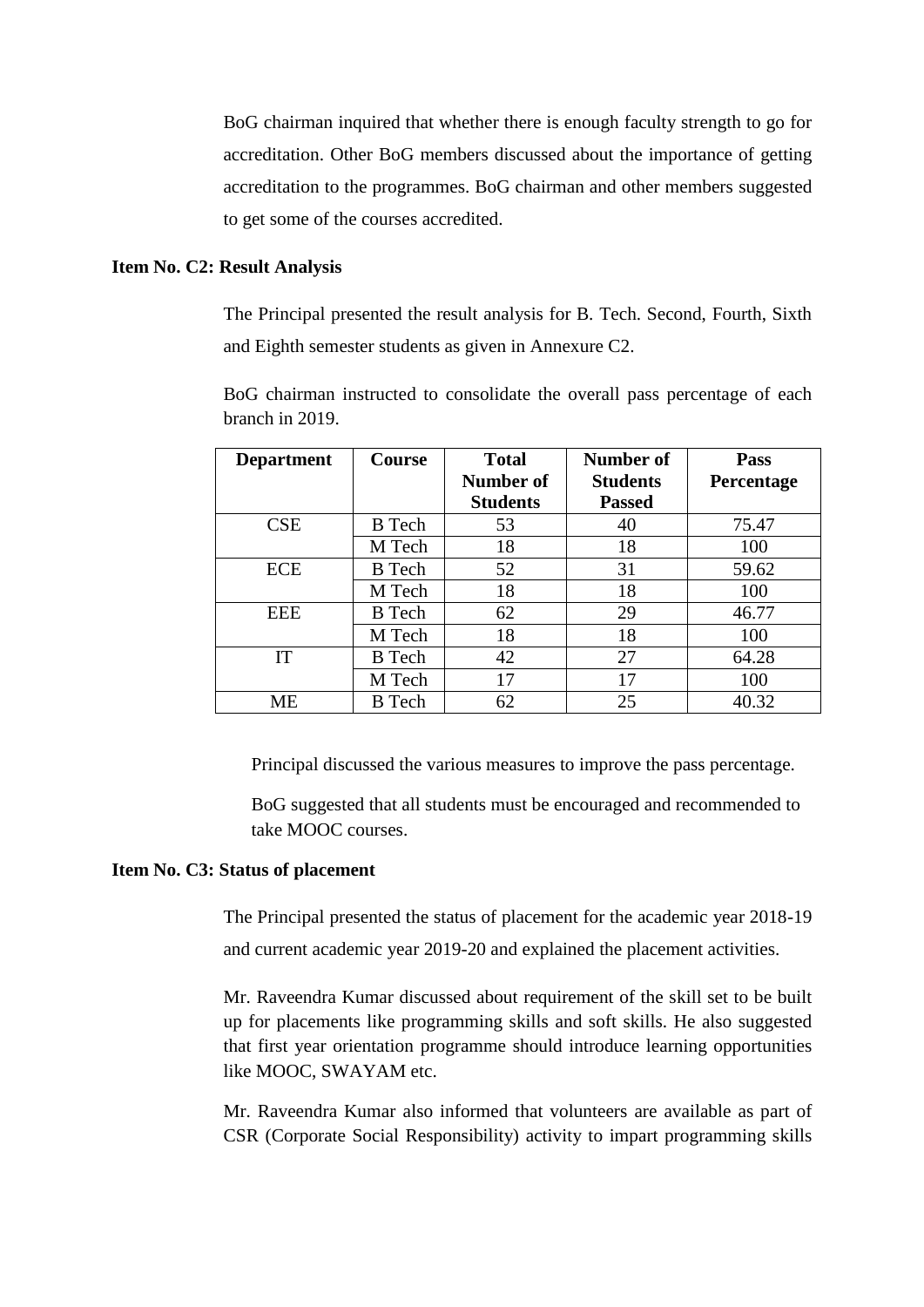to the students from TCS. Mentorship and co-guide facility for projects is also assured from TCS.

SPFU director pointed out the effectiveness of involvement of Alumnus in placement activities.

Ms. M. Pennamma discussed about taking help of Institutions like Institution of Engineers, IEEE etc for training.

#### **Part D**

#### *Miscellaneous*

#### **Item No. D1. Faculty Contributions**

BoG discussed the publications and achievements of faculty as given in Annexure D1.

BoG suggested that in addition to the following list of publications in Journals or conferences as given in Annexure D1, ranking of papers and count of each category of publications (Student Authors, Faculty Authors, External Authors) are also required. The following format will be used in the next agenda notes.

| S <sub>1</sub> | Authors | Venue             | Ranking | Faculty | Student | External |
|----------------|---------|-------------------|---------|---------|---------|----------|
| N <sub>o</sub> |         | Confernece/Journa |         | author  | Author  | Author   |
|                |         | l/International   |         |         |         |          |
|                |         |                   |         |         |         |          |

#### **Item No. D2. Any other item with the permission of chair**

- Principal put forward the following proposals to the BoG for discussion and approval.
	- 1. Request of increase in the maximum number of remedial class hours which was limited to 15% of the total number of hours.

BoG discussed about the request of increase of the maximum number of remedial class hours which was limited to 15% of the total number of hours as in the university curriculum as per  $16<sup>th</sup>$  BoG Meeting on 28-10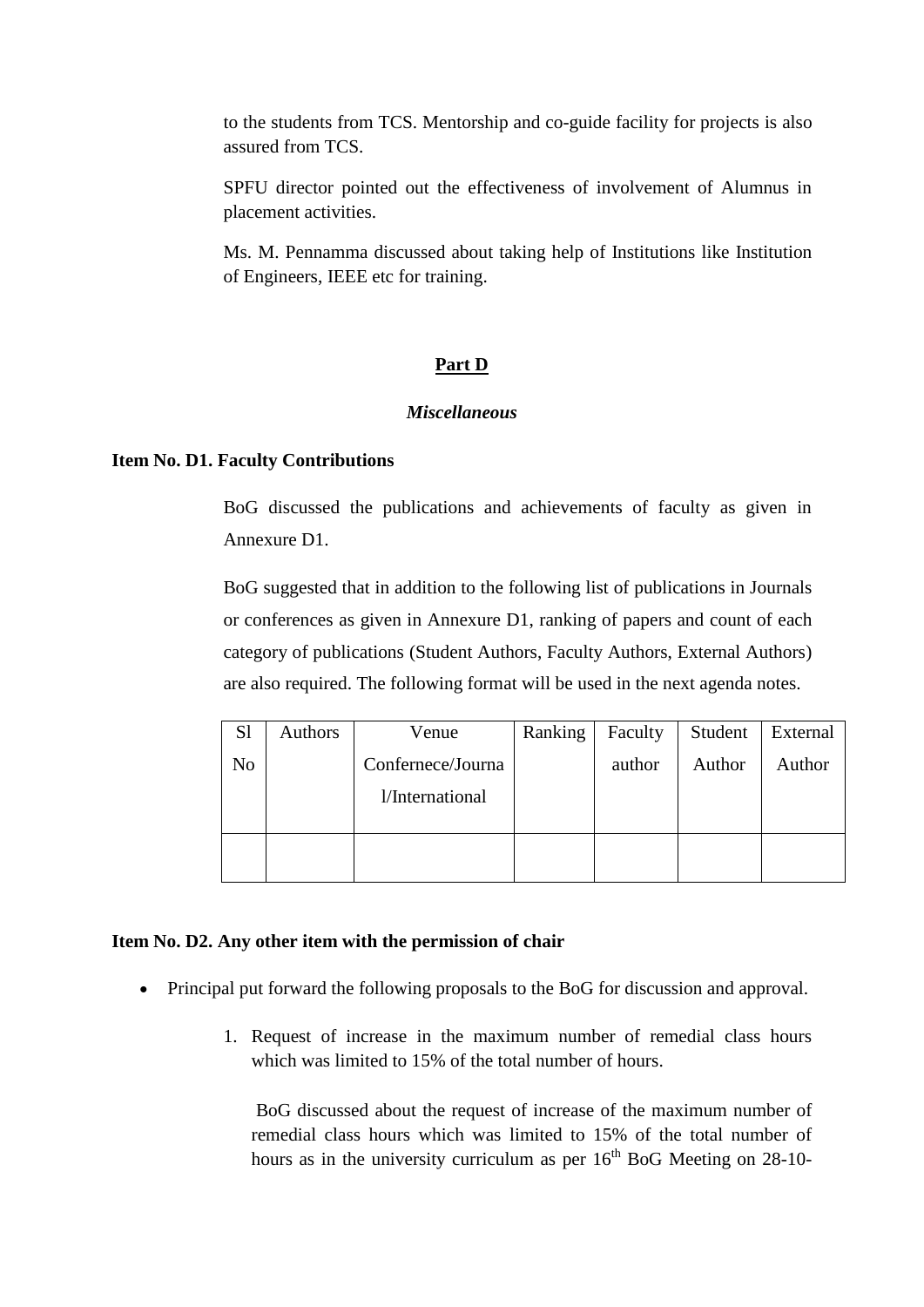2019.  $17<sup>th</sup>$  BoG decided that maximum number of remedial class hours can be limited as 15 hours per course.

2. TEQIP funding was limited to attend training programmes, and meeting in connection with any collaborative research with IITs, IISc, IIITs, NITs and National Universities. Faculty members who are from Basic Sciences want to attend short term courses of their specific subject choices, are not able to attend courses since the courses are not offered by IITs and IISc.

BoG discussed the above matter and decided that faculty members will be permitted to attend training programmes in IITs, IISc, National Universities, IIITs, or similar premier institutes only after getting recommendation from TEQIP academic and finance committees. A prior permission from BoG chairman is also required.

- 3. At present, TEQIP does not fund paper presentations and conference participation of students. In order to promote participation of students in conferences, a registration fee (maximum Rs.5000) of conference (like ieee, springer, elsevier, or similar) with faculty as co-author will be offered from TEQIP. Second class sleeper TA may be paid to students to attend such conferences. Students should forward the request through proper channel and get prior permission from TEQIP academic and finance committee. A prior permission from BoG chairman is also required.
- 4. In the BoG meeting held on 28/10/2017, it was decided to give low priority for the in-house training programs except training programmes in connection with NBA accreditation. BoG discussed the matter and permitted that one in-house faculty training programme per semester can be conducted for each department.
- 5. Due to a limited amount of fund,  $16<sup>th</sup>$  BoG decided that refreshment shall not be given for the student's programme to be conducted. 17<sup>th</sup> BoG decided to have refreshments expense of Rs.20 per student, per day is allowed for workshop/training to students. For remedial classes Rs.10 per student is allowed for 2 hours classes.
- BoG also recommended to form a Maintenance and Replacement committee coordinated by a Maintenance Nodal Officer. Committee should approve and forward all repair/replacement requests funded by TEQIP.
- Smt. M. Pennamma raised concern over her continued tenure as BoG after her retirement from Govt. Services. BoG instructed Principal to provide written notification to DTE/Higher Education Department for getting clarification regarding the matter.